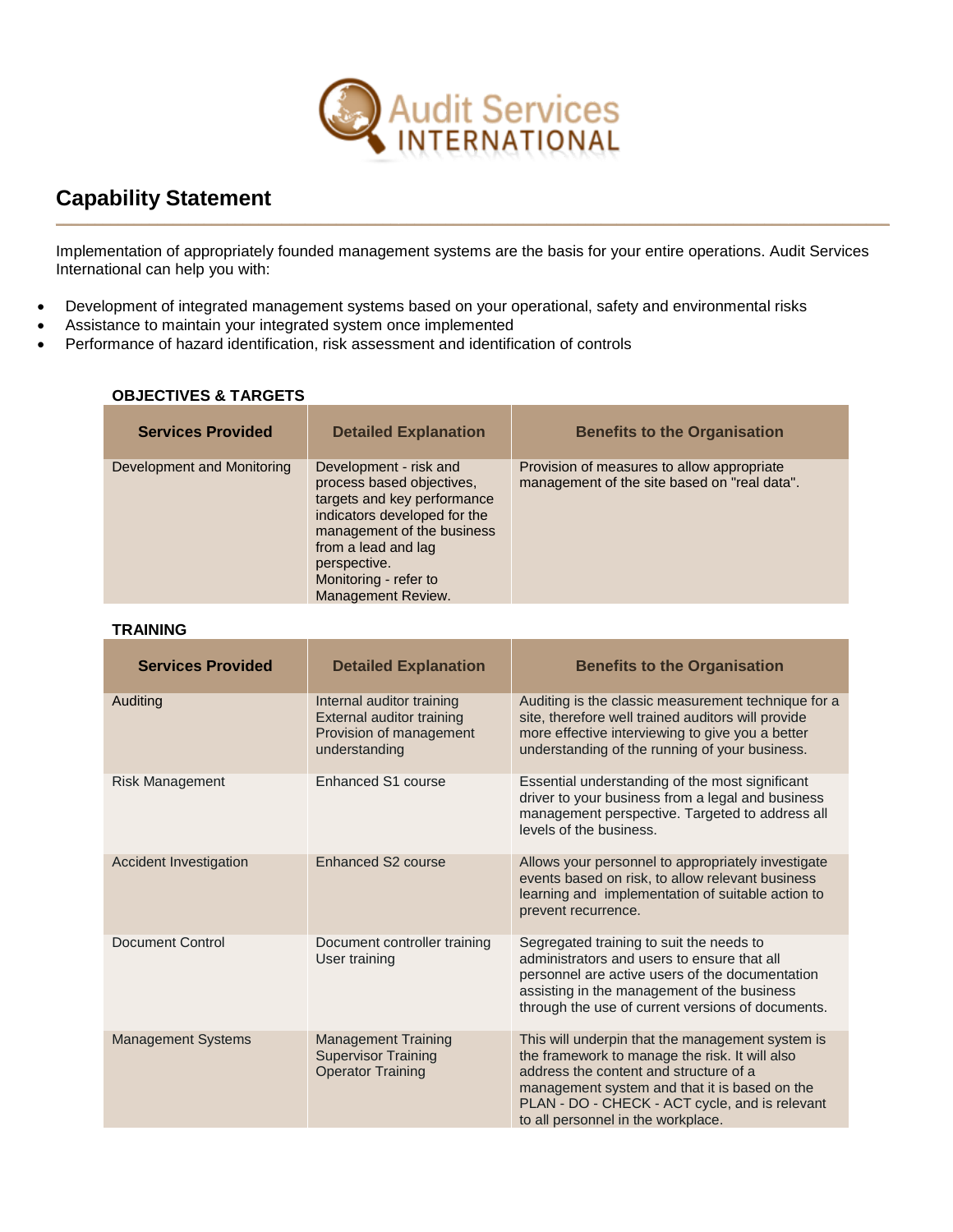#### **DOCUMENT CONTROL & RECORDS MANAGEMENT**

| <b>Services Provided</b> | <b>Detailed Explanation</b>                                                                                                                                                                   | <b>Benefits to the Organisation</b>                                                                                                                                      |
|--------------------------|-----------------------------------------------------------------------------------------------------------------------------------------------------------------------------------------------|--------------------------------------------------------------------------------------------------------------------------------------------------------------------------|
| <b>Systems</b>           | Provision of personnel with an<br>understanding of the<br>difference between a<br>document and a record.<br>Preparation of a relevant<br>system based on either paper<br>or electronic needs. | Document and records management underpin your<br>system to ensure that people are using current<br>procedures and that they can find records as and<br>when appropriate. |

#### **RISK FACILITATION**

| <b>Services Provided</b>                        | <b>Detailed Explanation</b>                                               | <b>Benefits to the Organisation</b>                                                                                                                                                      |
|-------------------------------------------------|---------------------------------------------------------------------------|------------------------------------------------------------------------------------------------------------------------------------------------------------------------------------------|
| <b>Strategic (Business Risk)</b><br>Assessment) | Overview of all of the risks at<br>the business, at a strategic<br>level. | To have a detailed understanding of the business<br>risk based on an appropriate level of risk<br>assessment, being able to identify relevant controls<br>for the risk and the business. |
| Operational                                     | Formal risk assessments for<br>operational issues.                        | This comes back to the premise of what you<br>measure you manage.                                                                                                                        |

#### **CHANGE MANAGEMENT SYSTEMS DEVELOPMENT**

| <b>Services Provided</b> | <b>Detailed Explanation</b>                                               | <b>Benefits to the Organisation</b>                                                                                                        |
|--------------------------|---------------------------------------------------------------------------|--------------------------------------------------------------------------------------------------------------------------------------------|
| <b>Systems</b>           | Define change, develop<br>system and develop the tools.<br>based on risk. | It will allow you to identify, understand and manage<br>the risks involved in a change, to get the most<br>effective benefit from a change |

#### **LEGAL REGISTERS**

| <b>Services Provided</b> | <b>Detailed Explanation</b>                                                                                                        | <b>Benefits to the Organisation</b>                                                                                                                 |
|--------------------------|------------------------------------------------------------------------------------------------------------------------------------|-----------------------------------------------------------------------------------------------------------------------------------------------------|
| Product                  | Preparation of customised<br>legal registers for the site<br>business based on site risk<br>exposure and operational<br>practices. | Identification of the technical basis upon which your<br>business is based, in a simple standardised format<br>that is customised to your operation |

### **OPERATIONS MAINTENANCE SYSTEMS DEVELOPMENT**

| <b>Services Provided</b> | <b>Detailed Explanation</b>                                                        | <b>Benefits to the Organisation</b>                                                                                                                                 |
|--------------------------|------------------------------------------------------------------------------------|---------------------------------------------------------------------------------------------------------------------------------------------------------------------|
| <b>Registers</b>         | Critical equipment, critical<br>tasks, critical limits and<br>emergency equipment. | Allows the identification of relevant equipment,<br>what is needed to manage and maintain the<br>equipment for the effective and efficient running of<br>the system |
| Calibrations             | All relevant equipment<br>including emergency against<br>ISO10012.                 | Ensuring that all measurements are accurate as<br>appropriate to risk and need.                                                                                     |